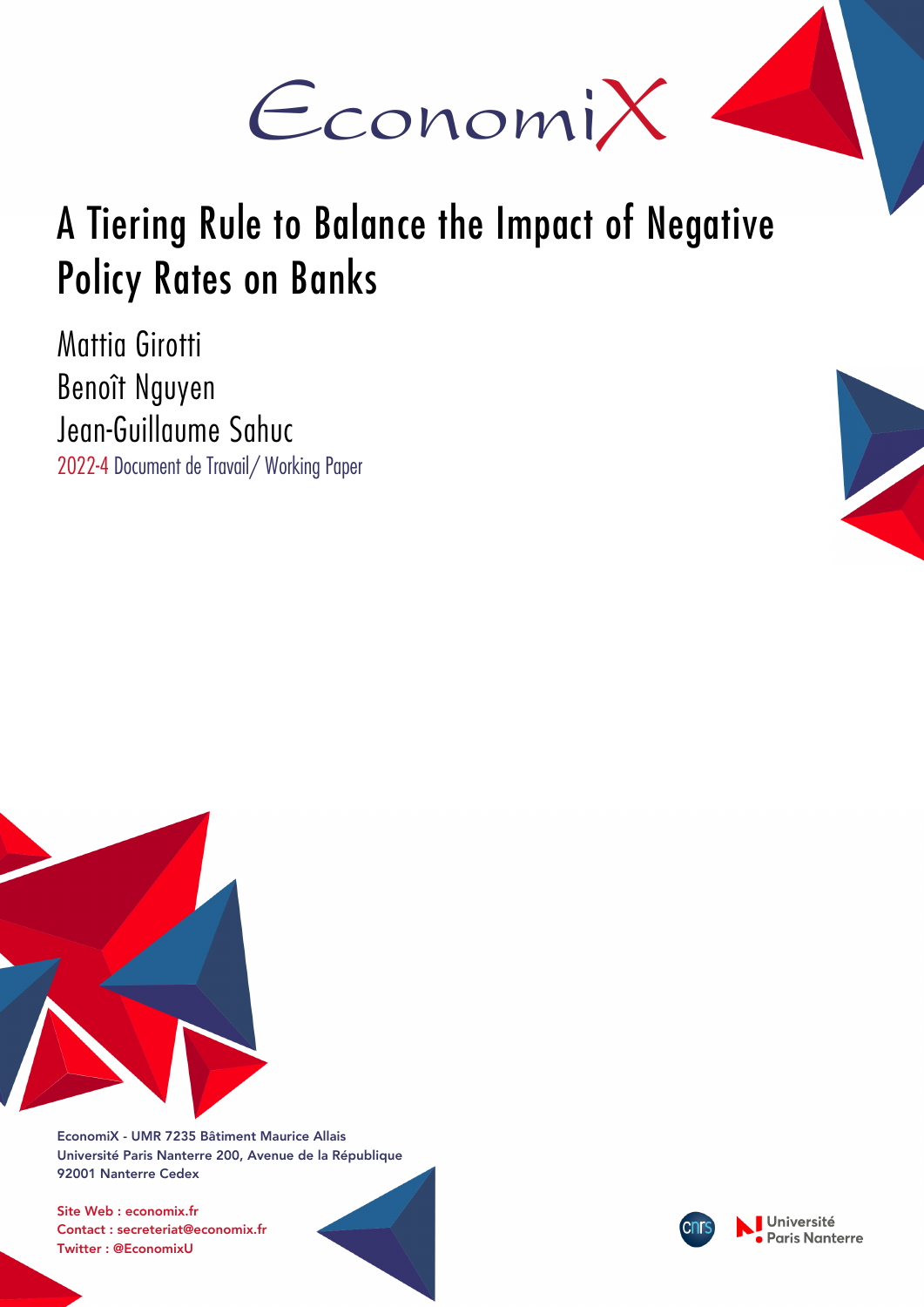## A TIERING RULE TO BALANCE THE IMPACT OF NEGATIVE POLICY RATES ON BANKS

### MATTIA GIROTTI, BENOIT NGUYEN, AND JEAN-GUILLAUME SAHUC

ABSTRACT. Negative interest rate policy makes excess liquidity costly to hold for banks and this may weaken the bank-based transmission of monetary policy. We design a rule-based tiering system for excess reserve remuneration that reduces the burden of negative rates on banks while ensuring that the central bank keeps control of interbank interest rates. Using euro-area data, we show that under the proposed tiering system, the aggregate cost of holding excess liquidity when the COVID-19 monetary stimulus fully unfolds would be more than 36% lower than that under the ECB's current system.

JEL: E43, E52, G21

Keywords: Negative interest rates, excess liquidity, tiering system, bank profitability, interbank market

#### 1. INTRODUCTION

Over the last decade, central banks in Denmark, the euro area, Japan, Sweden, and Switzerland, have implemented a negative interest rate policy (NIRP). A key motive for implementing this policy is to further ease monetary conditions and support economic activity. Yet, NIRP may also affect bank profitability by making reserves in excess of the minimum reserve requirements costly to hold, especially when banks are unable to pass negative rates on depositors. The erosion of banks' net interest margins and profits might eventually impair the bank-based transmission of monetary policy and make NIRP contractionary (Brunnermeier and Koby, 2018; Eggertsson et al., 2019). In an effort to avoid this potential negative side effect from materializing, central banks have introduced different tiering systems for reserve remuneration, which exempt part of banks' excess reserves from negative rates.<sup>1</sup> However, while mitigating the cost for banks, tiering affects the volume of non-exempt excess reserves in the system and the demand and supply in the interbank market. Consequently, exempting

M. Girotti (corresponding author): Banque de France, 31 rue Croix des Petits Champs, 75049 Paris, France (e-mail: mattia.girotti@banque-france.fr); B. Nguyen: Banque de France, 31 rue Croix des Petits Champs, 75049 Paris, France (e-mail: benoit.nguyen@banque-france.fr); J.-G. Sahuc: Banque de France, 31 rue Croix des Petits Champs, 75049 Paris, France and University of Paris-Nanterre, 200 Avenue de la République, 92000 Nanterre, France (e-mail: jean-guillaume.sahuc@banquefrance.fr). We thank Samuel Vigne (editor), an anonymous referee, Franck Auberger, Olivier Garnier, Christoph Grosse Steffen, Vincent Grossmann-Wirth, Guillaume Horny, Hervé Le Bihan, and Sarah Mouabbi for useful comments. The views expressed in this paper are those of the authors and do not necessarily reflect those of the Banque de France or the Eurosystem. Declarations of interest: none.

<sup>&</sup>lt;sup>1</sup>Existing empirical evidence suggests that bank profitability has not reduced so far (Lopez et al., 2020). Altavilla et al. (2021) find that sound banks in the euro area managed to charge negative rates on corporate deposits without experiencing deposit outflows, and Bottero et al. (2019) show that Italian banks compensated for the compression of intermediation margins by charging higher fees on banking services.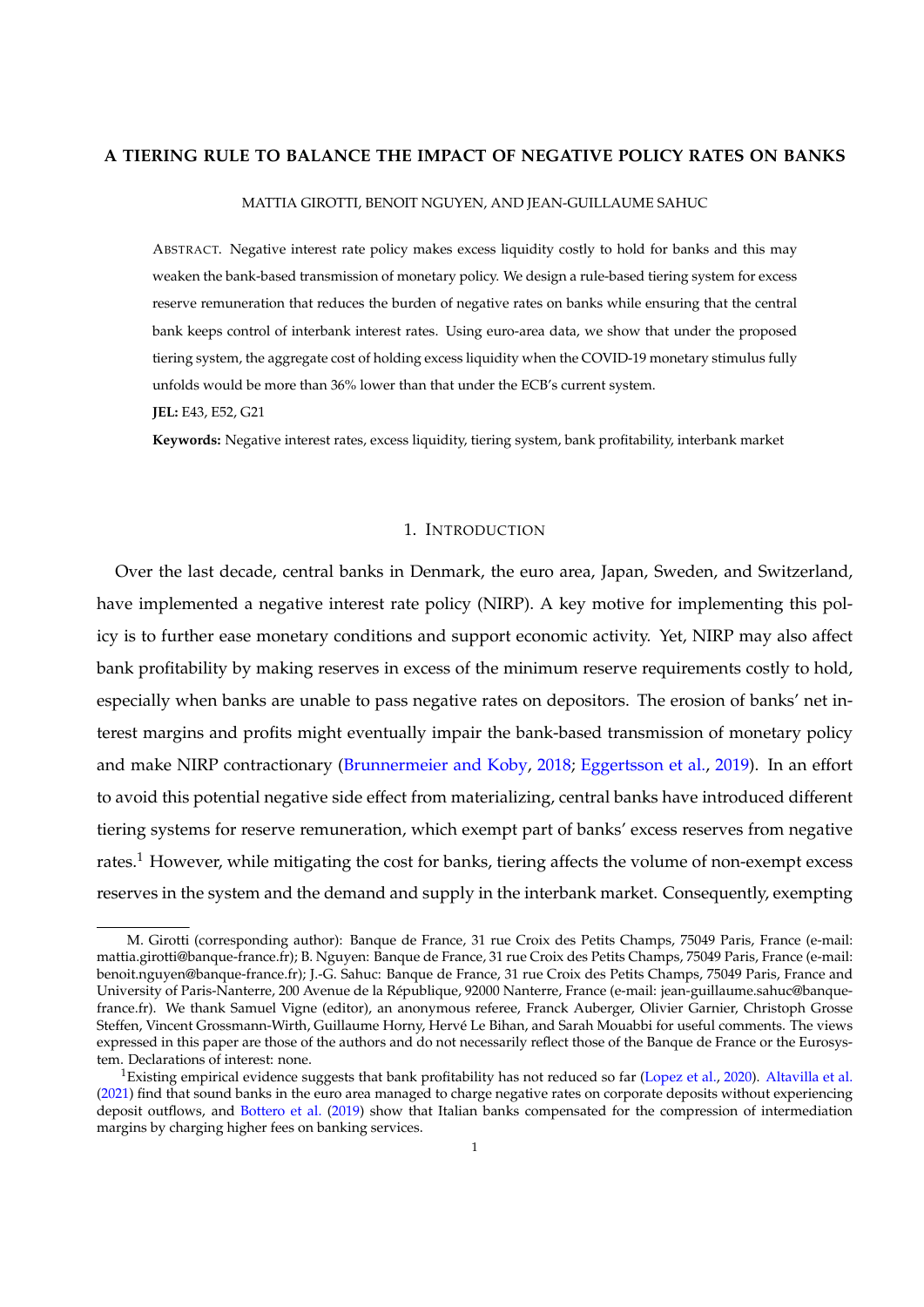too much reserves may lead to an upward deviation of the interbank interest rate from the policy rate the central bank is targeting.

In this paper, using euro-area data, we empirically show that there exists a level of non-exempt excess liquidity below which the interbank interest rate moves away from the targeted policy rate. Based on this finding, we develop a rule-based tiering system that is able to *both* reduce the burden of negative rates on banks and ensure that the central bank keeps control of interbank interest rates. We provide an analytical formulation for the tiering rule and delineate its functioning and benefits.



FIGURE 1. Banks' holdings with the Eurosystem

Notes: Non-exempt excess reserves are computed as overall excess reserves minus exempt excess reserves.

Two elements make the euro area an interesting case. First, as a response to the COVID-19 outbreak, the European Central Bank (ECB) launched the Pandemic Emergency Purchase Programme (PEPP), which has significantly increased excess liquidity (see Figure 1). PEPP is a temporary and flexible asset purchase programme of private and public sector securities aimed at preventing a tightening of financing conditions in the euro area.<sup>2</sup> This new programme may ultimately increase excess liquidity

<sup>&</sup>lt;sup>2</sup>PEPP's purchases of public sector securities are conducted in a flexible manner regarding the allocation across countries. Specifically, temporary deviations from the Eurosystem capital key are allowed if there is need to reduce a specific country's sovereign spreads.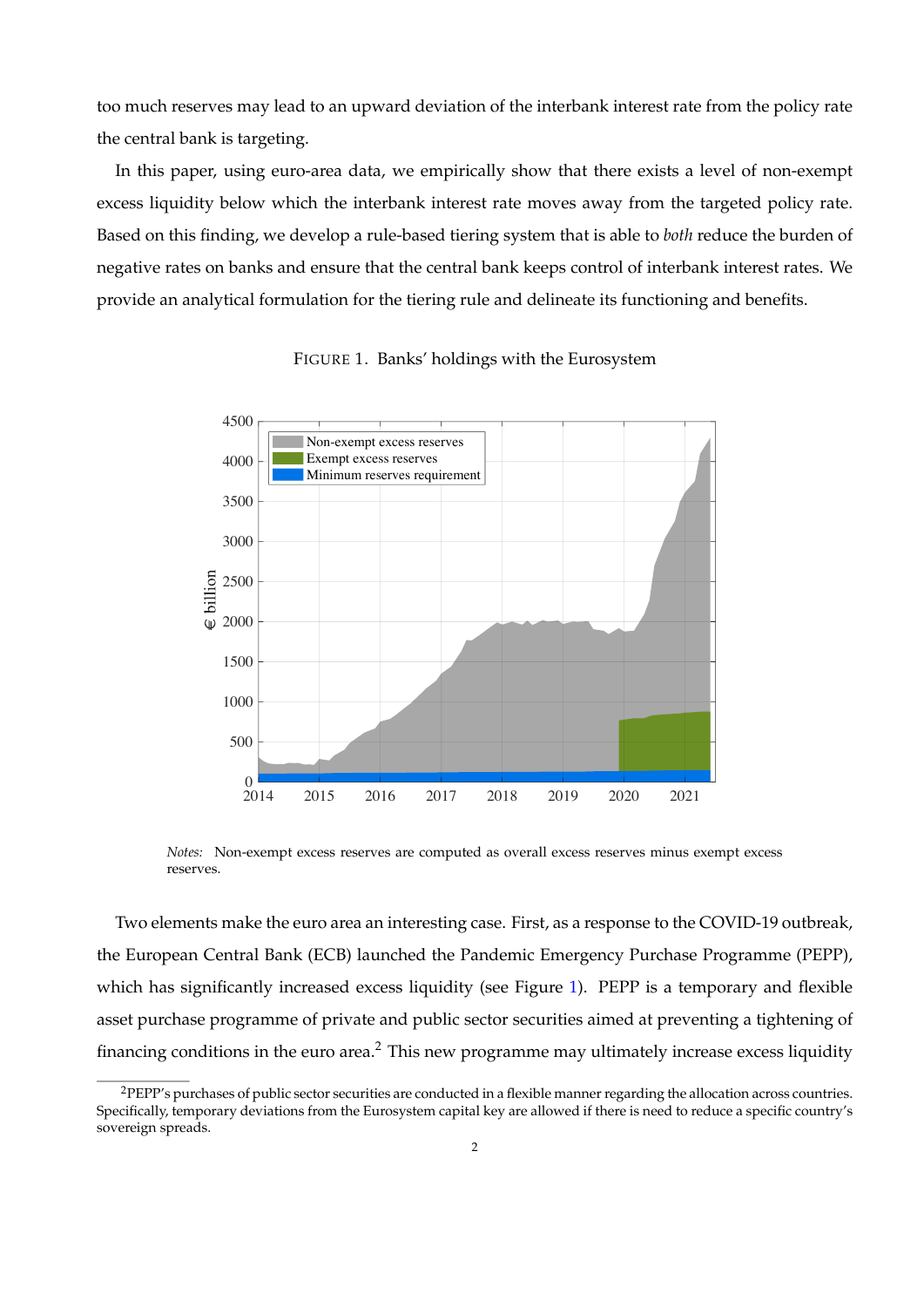by up to  $\in$ 1,850 bn by March 2022. Second, the tiering system implemented by the ECB in September 2019 exempts a *constant* multiple of banks' minimum reserve requirements and the tiering multiplier was set at six. Since minimum reserve requirements are very stable over time, this system cannot shield bank profitability from negative rates when excess liquidity rises. Hence, euro-area banks may face a significant increase in the cost of holding excess liquidity in the coming months.

To our knowledge, we are the first to define analytically and illustrate an operational framework which is able to reduce the potential adverse effects of NIRP while keeping short-term market rates close to the policy rate targeted by the central bank. By studying the specific case of the euro area, we are able to show that the proposed tiering rule may prove powerful especially when excess liquidity changes rapidly. Our analysis suggests that, when compared to the ECB's current system, our rule would lower by more than 36% the aggregate cost of holding excess liquidity when the PEPP fully unfolds. The reduction varies by country, from  $-32\%$  for the French banking system to  $-50\%$  for the Spanish banking system. Overall, the findings of this research could help central banks to more effectively implement negative interest rate policies in the future.

The remainder of the paper is organized as follows. Section 2 analyzes the empirical relationship between the level of excess liquidity in the banking system and the interbank interest rate. Section 3 defines the rule-based tiering system and investigates the implications for euro-area banks. Finally, Section 4 concludes.

# 2. THE FLOOR REQUIRED EXCESS LIQUIDITY

The interbank interest rate (represented by EONIA in the case of the euro area) depends on the level of (non-exempt) excess liquidity in the banking system. By exempting part of banks' excess liquidity from negative rates, tiering reduces the aggregate volume of excess reserves that banks are willing to trade. Moreover, tiering alters the demand and supply for reserves: banks holding liquidity above their exemption are willing to lend at interest rates above the deposit facility rate (DFR), while banks holding liquidity below their exemption are willing to borrow at negative rates to saturate their exemption. $3$ 

The relationship between the overall volume of non-exempt excess liquidity and EONIA is expected to be negative: the higher the supply of reserves relative to its demand, the lower the equilibrium interbank interest rate. It means that setting a too high level of exempt reserves would cause EONIA to climb above the DFR. Hence, to correctly set the tiering rule, it is important to first identify the level

<sup>&</sup>lt;sup>3</sup>The ECB's monetary policy consists of a corridor in which the deposit facility rate and the marginal lending facility rate form the lower and upper limits, respectively.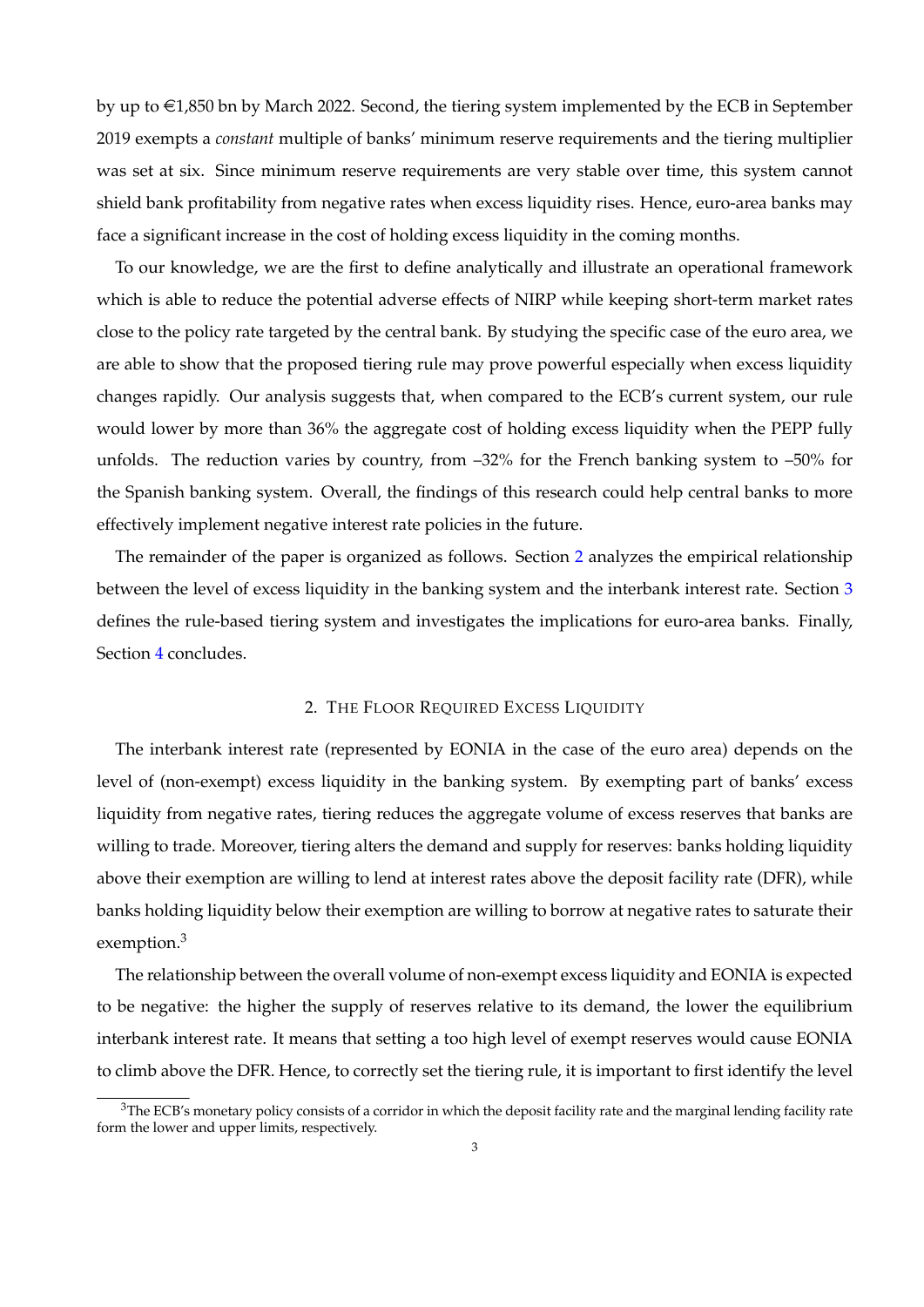of non-exempt excess liquidity, called the *floor required excess liquidity* (or FREL), below which EONIA moves away from the DFR.

We determine the FREL by examining the relationship between the normalized EONIA spread at time t,  $\tilde{S}_t$ , and the level of non-exempt excess liquidity  $EL_t$ .  $\tilde{S}_t$  is defined as the difference between EONIA and the DFR, divided by the width of the ECB's monetary policy corridor.<sup>4</sup> The normalization ensures that  $\tilde{S}_t$  is comprised between 0 and 1. In line with Veyrune et al. (2018), we estimate the following three-parameter logistic function:

$$
\tilde{S}_t = \beta_0 + \frac{(1 - \beta_0)}{1 + e^{(-\beta_1 EL_t + \beta_2)}},\tag{1}
$$

where  $\beta_0$  indicates the normalized spread associated with very high levels of non-exempt excess liquidity,  $\beta_1$  determines the curvature of the relationship between  $\tilde{S}_t$  and  $EL_t$  (a higher value indicates a faster decline in the normalized spread when excess liquidity increases), and  $\beta_2$  defines the intercept of the logistic function, that is the normalized spread when excess liquidity is nil.

We consider monthly data (derived from daily data by taking monthly averages) from January 2014 to May 2021, and whose source is the ECB website. Excess liquidity is calculated as the sum of current accounts and deposit facility minus marginal lending facility and reserve requirements. Balance sheet items are aggregated across individual monetary financial institutions (MFIs) in each member state by national central banks (at least 95% of the total national MFI balance sheet is accounted for) to derive national contributions to the euro area aggregated balance sheet of the MFI sector. Data on interest rates (EONIA, DFR, and marginal lending facility rate) are extracted from the ECB Statistical Data Warehouse (SDW).<sup>5</sup>

Since the relationship may be time-varying, we select an estimation period that is both consistent in terms of structural factors and relevant for the near future. The chosen period fulfils these requirements: (i) it is characterized by abundant excess liquidity, and (ii) it features differences relative to earlier periods in terms of the volatility of autonomous factors and banks' liquidity demand (Hartmann and Smets, 2018; Rostagno et al., 2019).

<sup>&</sup>lt;sup>4</sup>The width of the corridor is equal to the difference between the marginal lending facility rate ( $MLFR<sub>t</sub>$ ) and the deposit facility rate  $(DFR<sub>t</sub>)$ .

<sup>&</sup>lt;sup>5</sup>Data on minimum reserve requirements and liquidity conditions in the euro area, i.e., the Eurosystem's supply of liquidity in euro, and credit institutions' demand for this liquidity are available here: https://www.ecb. europa.eu/stats/policy\_and\_exchange\_rates/minimum\_reserves/html/index.en.html. For individual countries, data by maintenance period are extracted from the ECB SDW and reference codes are: current accounts (ILM.M.COUNTRY.N.L020100.U2.EUR), deposit facility (ILM.M.COUNTRY.N.L020200.U2.EUR), marginal lending facility (ILM.M.COUNTRY.N.A050500.U2.EUR), minimum reserve requirements (BSI.M.COUNTRY.N.R.LRR.X.1.A1.3000.Z01.E), long-term refinancing operations (ILM.M.COUNTRY.N.A050200.U2.EUR), where COUNTRY  $\in \{DE, FR, IT, ES\}$ . For interest rates, ECB SDW reference codes are: EONIA (EON.D.EONIA\_TO.RATE), DFR (FM.B.U2.EUR.4F.KR.DFR.LEV), and marginal lending facility rate (FM.B.U2.EUR.4F.KR.MLFR.LEV).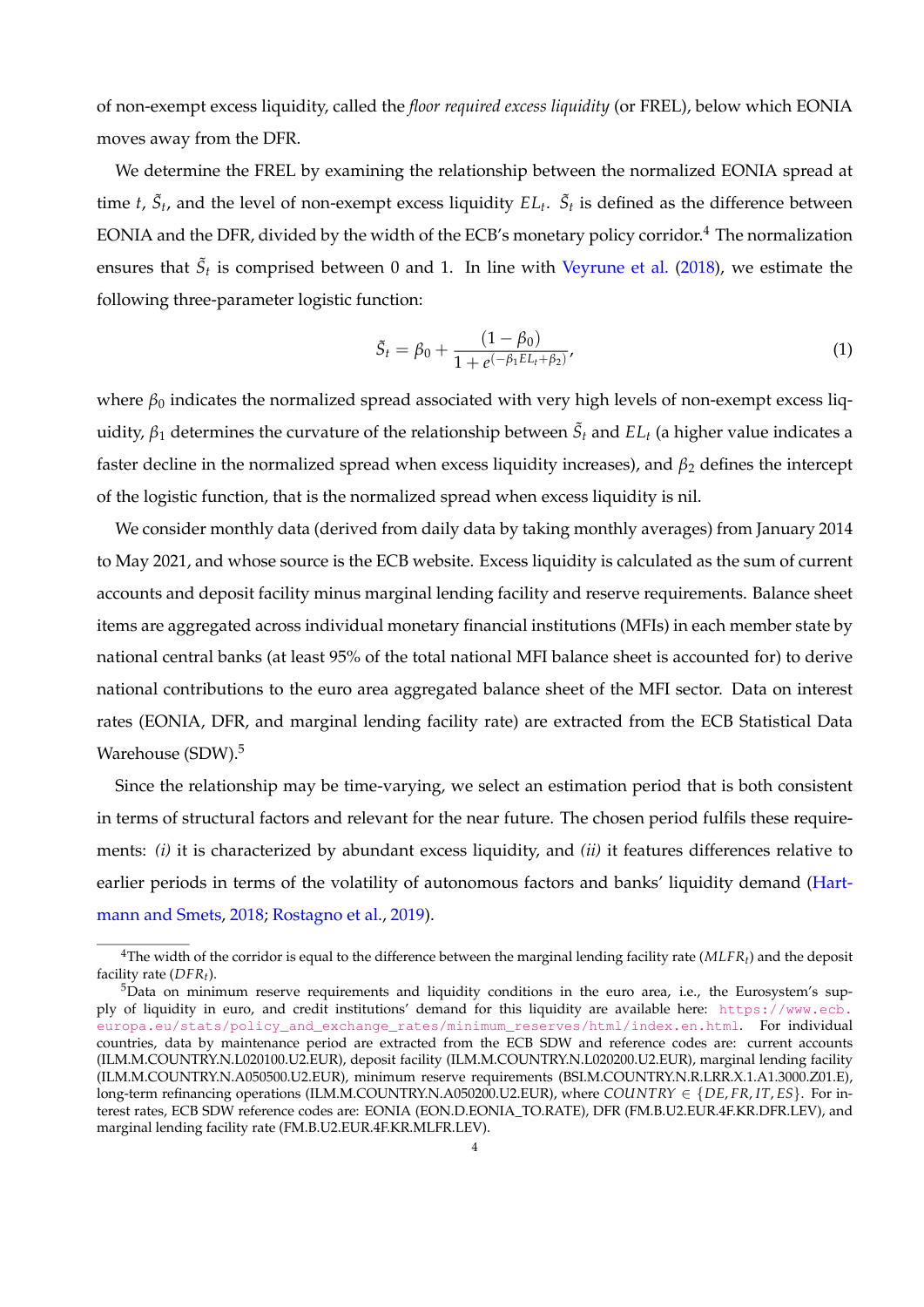## FIGURE 2. Estimation of the logistic function



Notes: Monthly observations from January 2014 to May 2021. The normalized EONIA spread is defined as the difference between EONIA and the DFR, divided by the width of the ECB's monetary policy corridor. Each dot represents an observation. The plain line corresponds to the fitted logistic curve and the dashed lines represent the 90% confidence interval obtained by bootstrap techniques.

We obtain the following parameter estimates:  $\hat{\beta}_0 = 0.0557$ ,  $\hat{\beta}_1 = -0.0035$  and  $\hat{\beta}_2 = 0.5104$ , where  $(0.0003)$ standard errors appear in parentheses. Figure 2 visualizes our estimation results by plotting the fitted normalized EONIA spread against the level of non-exempt excess reserves (plain green curve), as well as the 90% confidence interval (dashed green curves). The FREL is obtained as the level of non-exempt excess liquidity below which the normalized EONIA spread deviates from its floor  $\beta_0$  by an amount  $\tilde{\varepsilon}$ . Inverting Equation 1 gives:

$$
FREL = -\frac{\left[\log\left(\frac{1-\beta_0}{\tilde{\varepsilon}}-1\right)-\beta_2\right]}{\beta_1}.\tag{2}
$$

Note that  $\tilde{\varepsilon} = \varepsilon / (MLFR - DFR)$ , where  $\varepsilon$  represents the deviation of EONIA from the DFR in basis points (bps). There is no consensus on the size of deviation needed to state that EONIA is un-anchored. However, we can infer plausible thresholds based on the volatility of the EONIA spread in our sample. The standard deviation of the EONIA spread is approximately 5 bps in the full estimation period, which comprises years with low excess liquidity, making a 5 bps difference a relatively large deviation. Conversely, between January 2017 and September 2019, which is a period with a particularly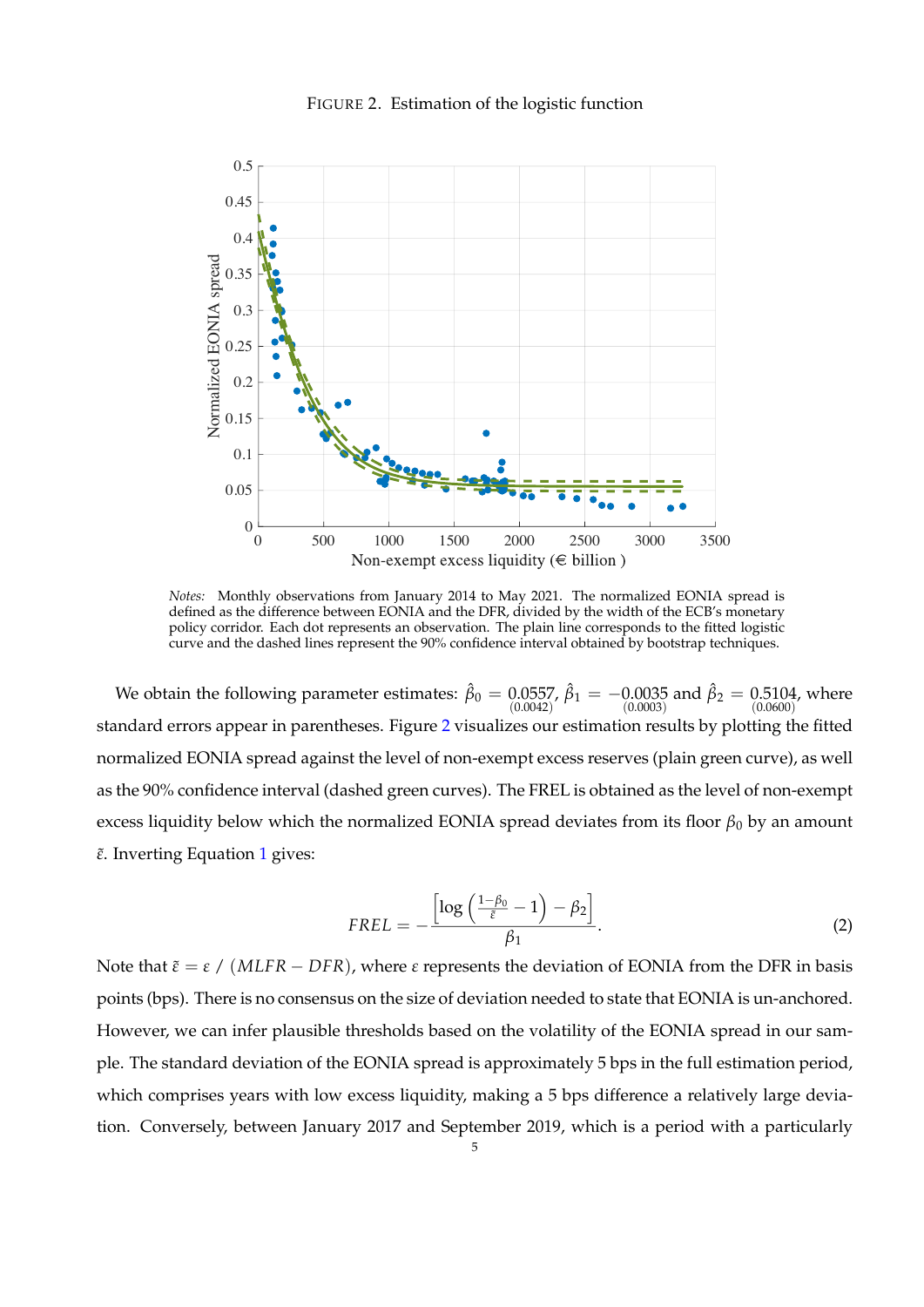abundant excess liquidity (see Figure 1), the standard deviation of the EONIA spread is only 0.6bps, indicating that a deviation up to this value may well realize even when EONIA is anchored. Consequently, Table 1 displays the FREL associated with  $\varepsilon$  varying between 1 and 5 bps. Once considered the uncertainty around the parameter estimates, it appears that the FREL is comprised between  $\epsilon$ 548 and  $\in$ 1249 billion and, as expected, the higher the  $\varepsilon$  the lower is the corresponding FREL.

| ε        | Lower bound $(5%)$ | Median | Upper bound (95%) |
|----------|--------------------|--------|-------------------|
| $+5$ bps | 548                | 597    | 658               |
| $+4$ bps | 609                | 664    | 735               |
| $+3$ bps | 686                | 754    | 840               |
| $+2$ bps | 797                | 879    | 974               |
| $+1$ bps | 973                | 1084   | 1249              |

TABLE 1. Floor-required excess liquidity estimates (in  $\in$  billion)

Notes: Estimations obtained using monthly data from January 2014 to May 2021.  $\varepsilon$  represents the deviation of EONIA from the DFR in basis points. The median, lower and upper bounds are obtained using the bootstrap distribution of the logistic parameter estimates.

## 3. A RULE-BASED TIERING SYSTEM

The tiering system we design determines the volume of exempt excess liquidity at time t,  $EX_t$ , as a function of the tiering multiplier  $M_t$  and the volume of required reserves  $RR_t$ :

$$
EX_t = M_t \times RR_t. \tag{3}
$$

The tiering multiplier that aims both at keeping the interbank interest rate anchored to a specific policy rate and at reducing the cost of excess liquidity for banks is defined as:

$$
M_t = \frac{EL_t - \Omega_t - FREL}{RR_t},\tag{4}
$$

where  $\Omega_t$  represents the liquidity created by the central bank when it lends to the banking system at an interest rate not higher than the policy rate at which it aims to anchor the interbank interest rate. Depending on the context and the jurisdiction,  $\Omega_t$  may be nil.

To see better the intuition behind Equation 4, we stay in the euro-area context. To keep the EONIA spread close to zero, a volume of excess liquidity equal to the FREL, must be left non-exempt. Additionally, the part of excess liquidity created by the ECB when it lends to banks at an interest rate not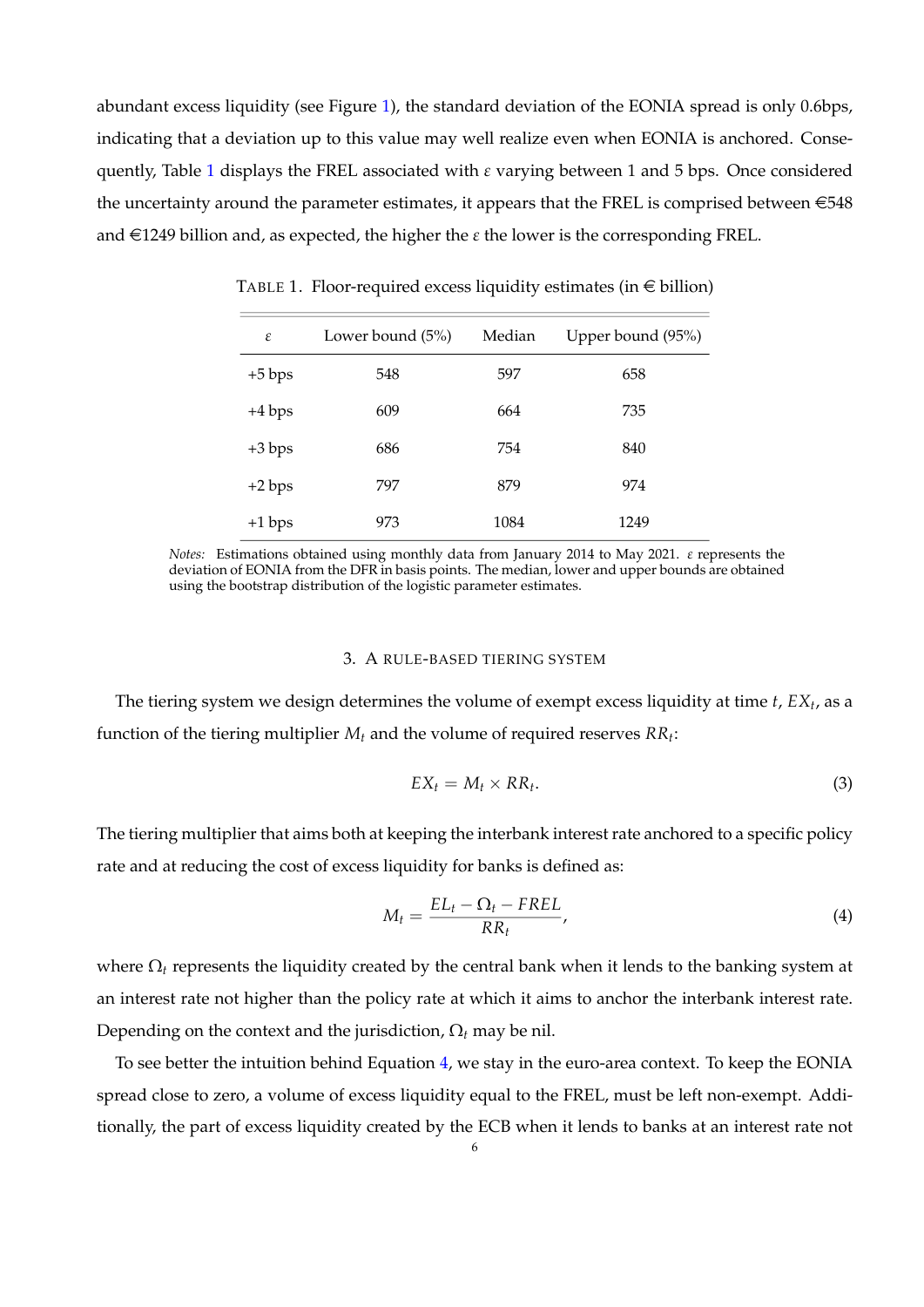higher than the DFR is not costly to hold for banks and should also be left non-exempt. In practice, this part of excess liquidity corresponds to that created with the third series of targeted longer-term refinancing operations conducted after March 2020. The rest of excess liquidity is a pure cost for banks and may be exempt.

We provide a parametrization for  $M_t$ . We set the FREL at  $\in 1,084$  bn, which corresponds to adopting a conservative approach for the admitted EONIA spread (see Table 1). The resulting rule-based tiering multiplier for the January 2018–March 2022 period is depicted by the plain line in Figure 3. The shaded area identifies alternative multipliers for FREL comprised between  $\in$ 548 and  $\in$ 1,249 bn, while the dotted line depicts the current multiplier. To determine the dynamics up to March 2022, we forecast excess liquidity to rise in line with the net purchases conducted by the ECB under the PEPP (in such a way that the full envelope of  $\epsilon$ 1,850 bn is exhausted by March 2022) and the asset purchase programme (whose net purchases amount to  $\in 20$  bn per month). Also, we assume that required reserves will grow at the rate observed since January 2019 and autonomous factors stay constant.





Notes: The shaded area corresponds to the evaluation of the tiering multiplier for FREL comprised between €548 and €1,249 bn.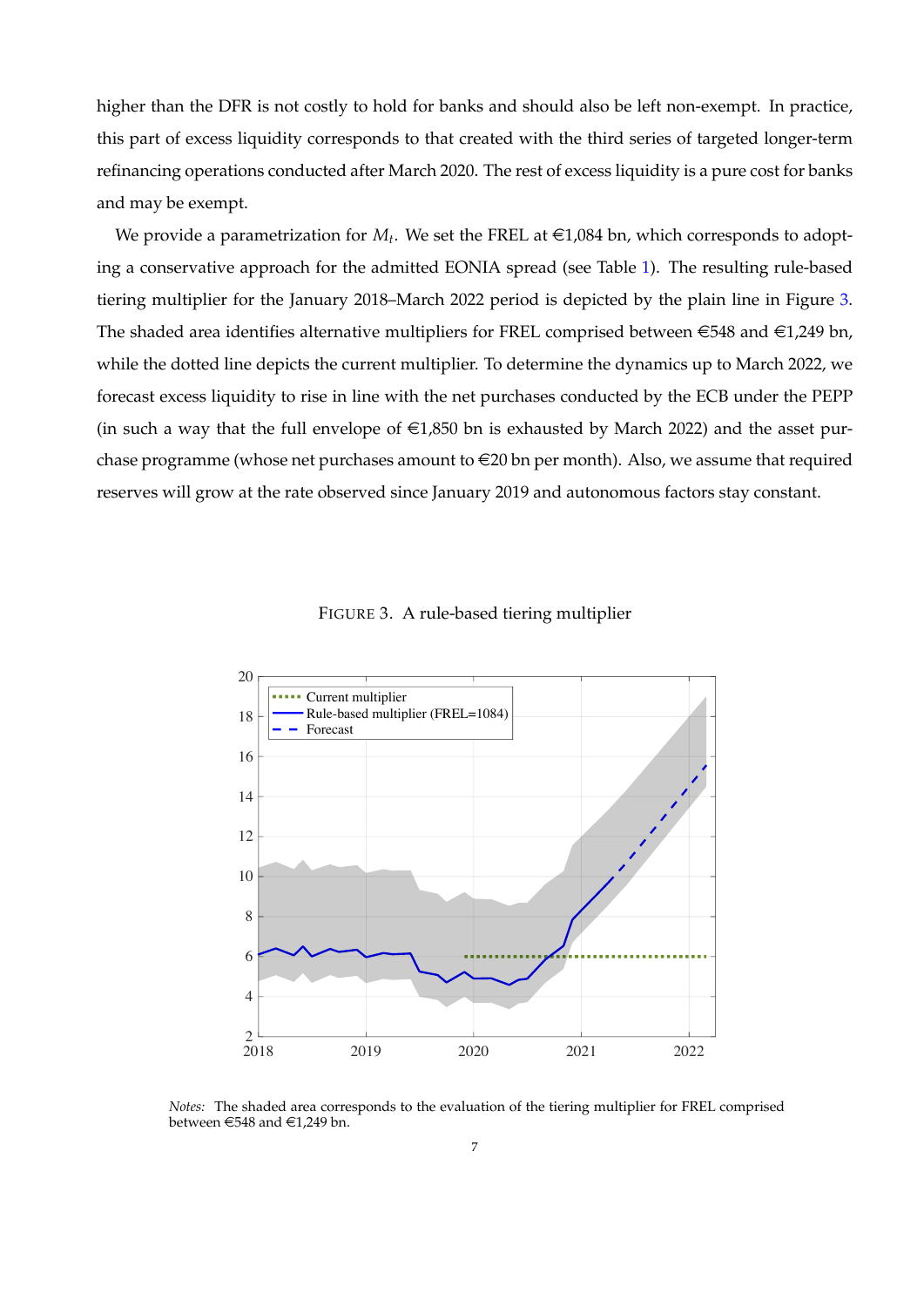Figure 3 shows that the baseline rule-based tiering multiplier is consistent with the current multiplier until the summer 2020. In addition, the rule-based multiplier well adapts to the forecasted rise in excess liquidity and reaches a value of 15.57 in March 2022.

We now investigate the implications for bank profitability of implementing our rule-based tiering system. We compare the cost of holding excess liquidity in three different scenarios:  $(i)$  without tiering, (ii) with a constant multiplier equal to six; and (iii) with our rule-based multiplier based on a FREL equal to  $\in$ 1,084 bn. Figure 4 presents the results for three dates: December 2019 (i.e., after the implementation of the current tiering system and before the COVID-19 outbreak), June 2021, and March 2022 (i.e., when the PEPP is expected to end). Each bar depicts the annualized cost of holding excess liquidity for the euro-area banking system and is a function of the volume of excess liquidity and required reserves at that date, the DFR and the presence and type of tiering. To evaluate the cost in March 2022, we follow the same hypotheses regarding the forecasted dynamics of excess liquidity and required reserves that we consider in Figure 3.



FIGURE 4. Cost of holding excess liquidity for the euro-area banking system

Notes: The figure depicts the annualized cost of holding excess liquidity for the euro-area banking system at three selected dates and for three different scenarios: no tiering, a constant tiering multiplier equal to 6, and a rule-based tiering multiplier. The rule-based tiering multiplier is based on a FREL equal to  $\in 1,084$  bn: its value is 5.23 in December 2019, 10.67 in June 2021, and 15.57 in March 2022.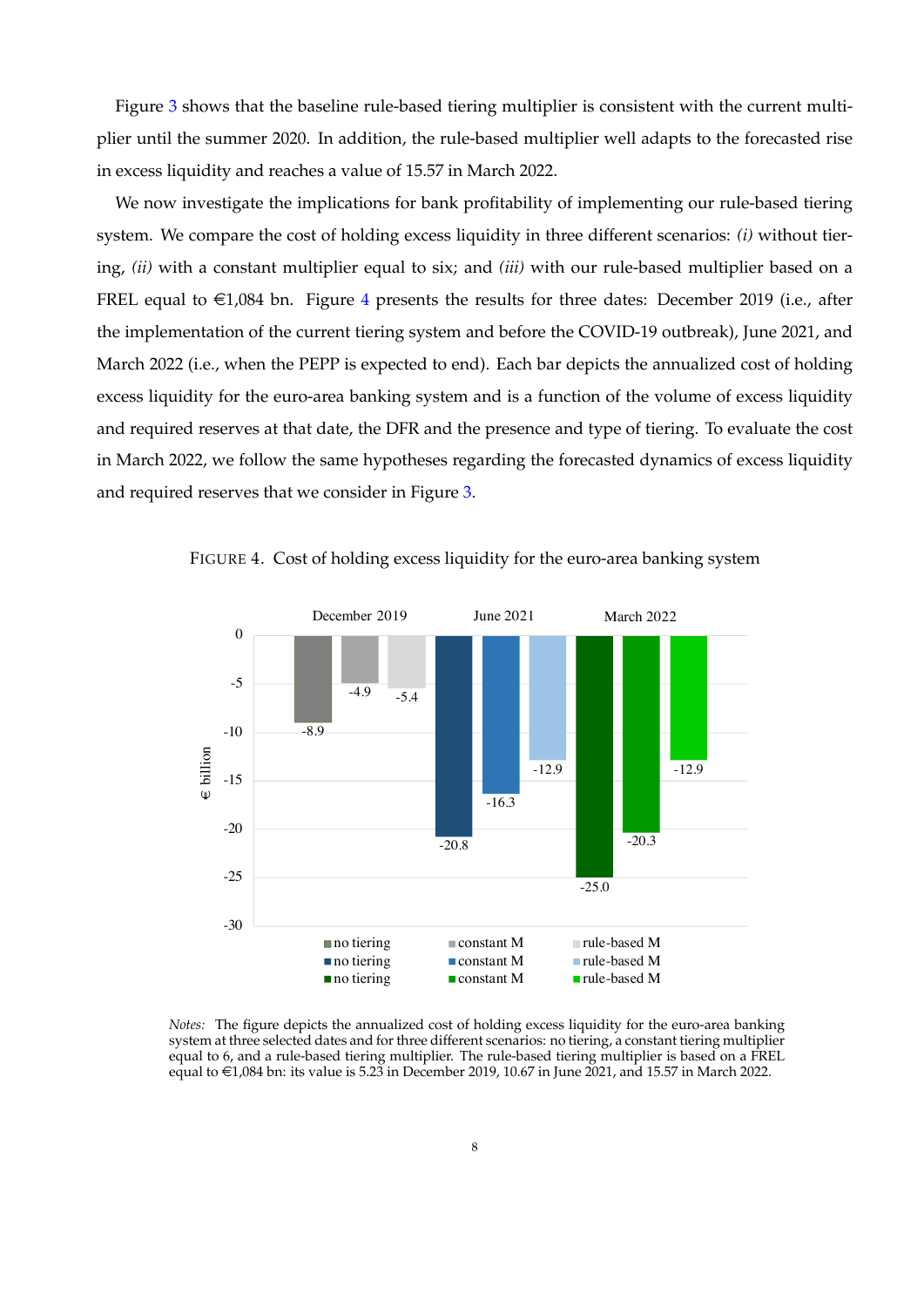

FIGURE 5. Cost of holding excess liquidity by country

Notes: The figure depicts the annualized cost of holding excess liquidity for the banking systems in Germany, France, İtaly and Spain at three selected dates and for three different scenarios. The scenarios are those in Figure 4. The rule-based tiering multiplier is based on a FREL equal to €1,084 bn: its value is 5.23 in December 2019, 10.67 in June 2021, and 15.57 in March 2022.

The cost of holding excess liquidity increases dramatically over time, both without tiering and with the constant tiering multiplier. On the contrary, this rise is mitigated with our rule-based tiering multiplier. In this case, the cost of excess liquidity would be €12.9 bn in both June 2021 and March 2022.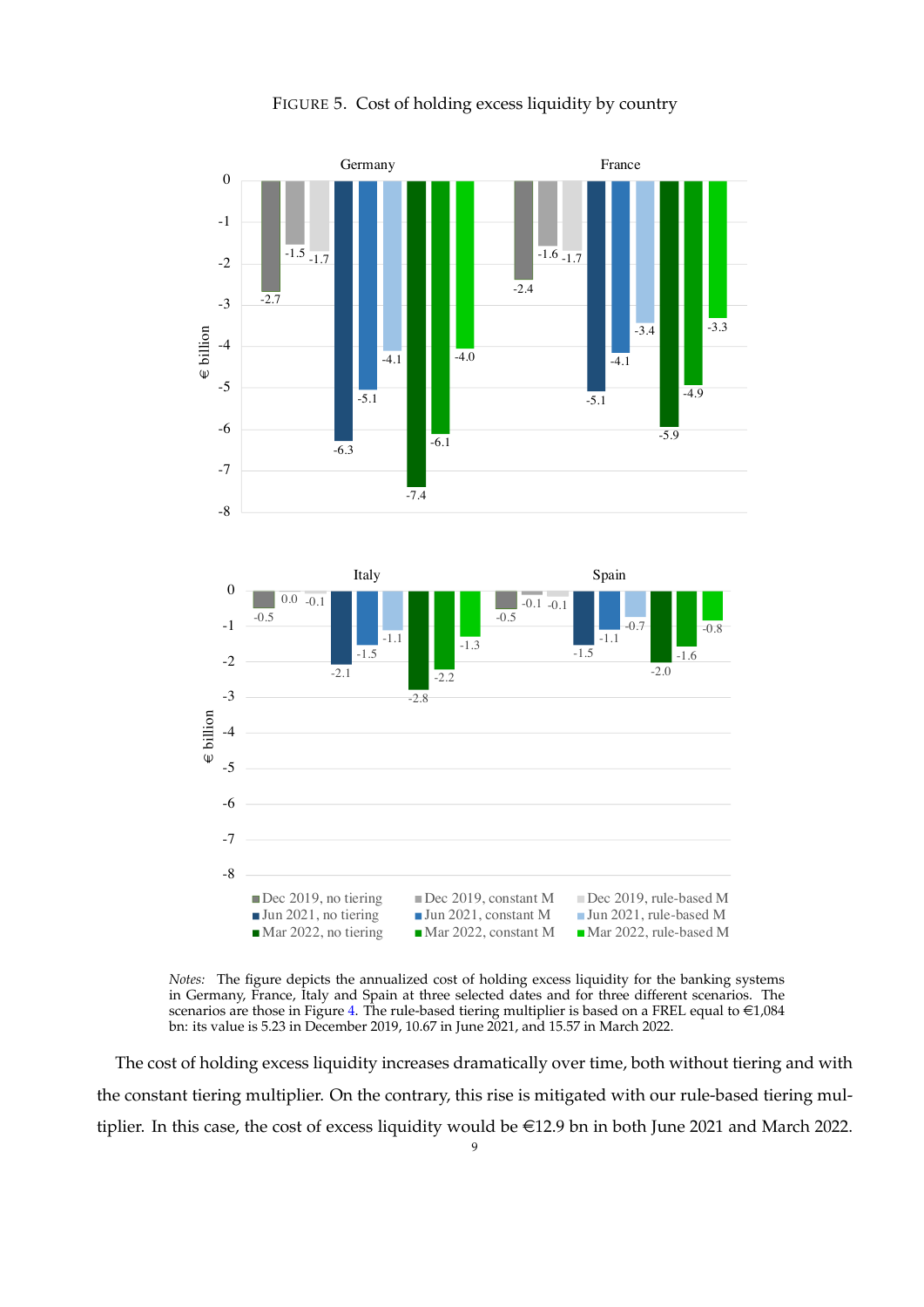This means that relative to the cost under the current tiering system, the aggregate cost of holding excess liquidity would be more than 20% lower in June 2021 and more than 36% lower in March 2022.

Note that the rise in the cost of holding excess liquidity between December 2019 and June 2021 under our rule-based tiering system is explained by our choice of not exempting the part of excess liquidity corresponding to the ECB's loans lent an interest rate not higher than the DFR. Since such loans appeared only after March 2020, there is a greater part of excess liquidity that is non-exempt in June 2021 than there is in December 2019. If we added the gains associated with those loans to the cost of excess liquidity, the *net* cost of holding excess liquidity would attain a level close to  $\in$ 3 bn in both June 2021 and March 2022. Overall, this means that the rule-based multiplier we propose is able to keep the cost of holding excess liquidity relatively stable over time.

Figure 5 replicates this evaluation for each of the four main countries of the euro area: Germany, France, Italy and Spain.<sup>6</sup> The figure reveals that if the current tiering system were maintained, the cost of holding excess liquidity would considerably increase for all banking systems between December 2019 and March 2022. The introduction of our rule-based tiering would reduce this burden and the impact would be different across countries. The French and Spanish banking systems stand, respectively, at the lower end and at higher end of the distribution. Relative to the cost under the current tiering system, the cost of holding excess liquidity would be 17% lower in June 2021 and more than 32% lower in March 2022 for French banks. Conversely, that cost would be more than 36% lower in June 2021 and 50% lower in March 2022 for Spanish banks. The impact on German banks is more similar to that on French banks, while the impact on Italian banks is more similar to that on Spanish banks.

## 4. CONCLUSIONS

This paper designs a rule-based tiering system that allows to reduce the burden of negative rates on banks while ensuring that the central bank keeps control of interbank interest rates. This system would be particularly useful in case policy rates needed to be kept negative for long time.

<sup>&</sup>lt;sup>6</sup>For this exercise, we attribute forecasted euro area-level excess liquidity to each country in proportion of the Eurosystem capital key. Also, we assume that required reserves will grow at the country-specific rate observed since January 2019.